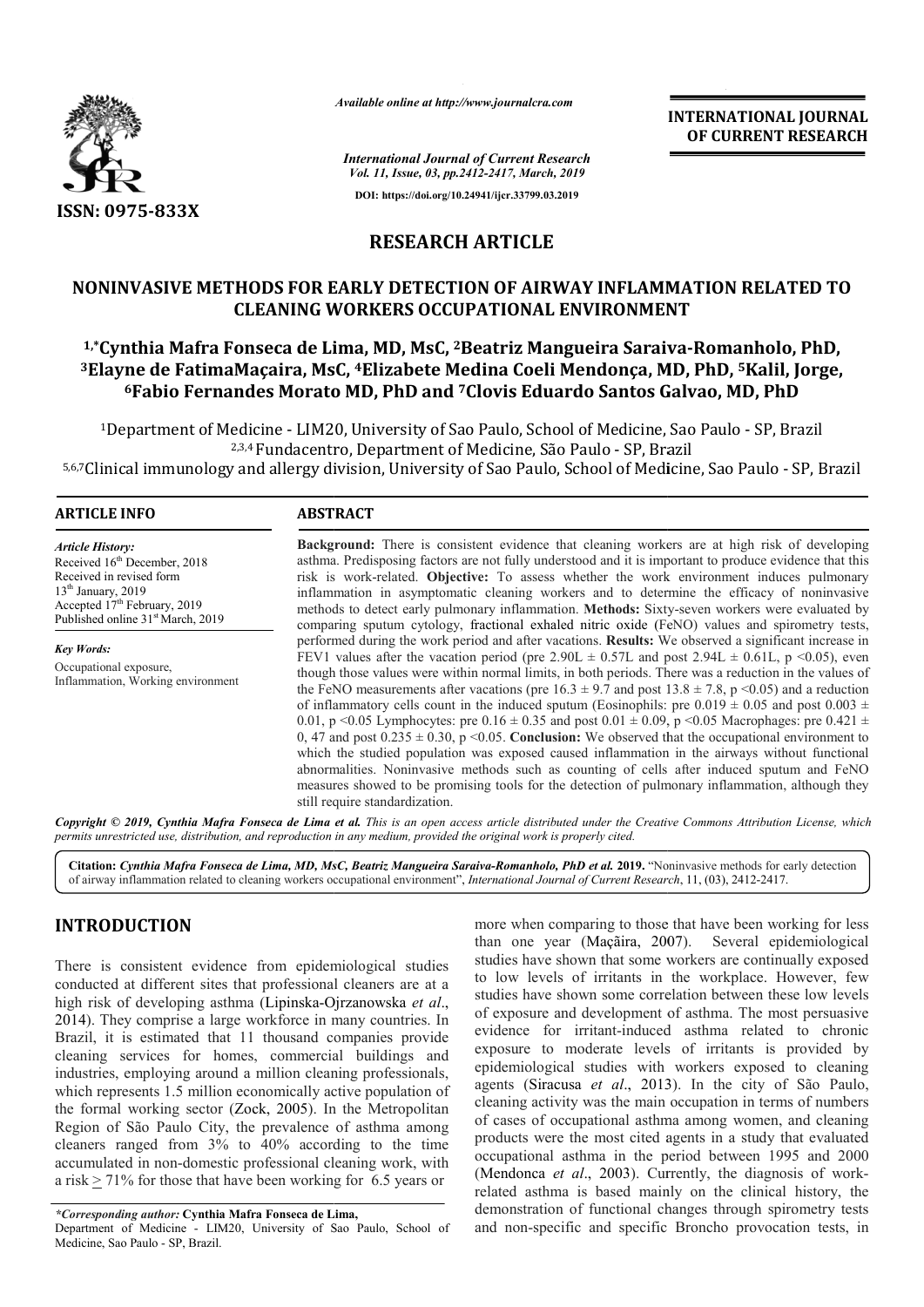addition to peak flow measurements in and off the workplace (Cartier, 2003). The monitoring and assessment of airway inflammation are important investigational tools of occupational asthma. Until recently, airway inflammation has been studied through invasive methods such as bronchial lavage and biopsy. The invasive nature of these investigations has limited their use in clinical practice. The use of noninvasive methods, such as the study of induced sputum and the determination of FeNO (fractional exhaled of Nitric Oxide), has been used for the study of inflammatory changes in asthma. Initially used in research, its clinical applications have been increasingly studied (Lemière, 2002). Currently, these methods have been used in research as markers of pulmonary inflammation also in occupational asthma. One of its potential uses is the possibility of early diagnosis of occupational asthma, considering that the inflammatory changes seem to occur before clinical symptoms and functional pulmonary alterations (Lemière *et al*., 2000). Thus, we hypothesized that frequent exposure, even at low doses of irritants, would represent a continuous aggression to the airway mucosa, causing an "overload" of the protective mechanisms, breaking the homeostasis of the airways that could lead to the development of asthma. This study aimed to investigate the functional and inflammatory response of the airways to exposures to inhaled substances present in the work environment, comparing the assessments before and after exposure.

# **MATERIALS AND METHODS**

**Study Design:** This is a cross-sectional study considering two moments: before the worker leaves on vacation, and after a period of 30 days away from the workplace. Each worker was contacted at the workplace, two weeks prior to his/her vacation, when questionnaires, aeroallergens skin prick tests, spirometry tests and noninvasive measures were used to evaluate lung inflammation. During the holiday period the worker was instructed to record daily peak expiratory flow measures as well as to avoid exposure to household cleaners or other exposures to irritating substances and dust. The worker was re-evaluated, one day before returning to work, following the same sequence of tests.

**Study Population:** Two hundred and fourteen cleaning workers from a company that provides the outsourced service to a private University which has 6 units (campuses) located in the city of São Paulo, were invited to participate in the study. The products used for cleaning are strictly the same. Individuals with respiratory tract infections and asthmatic exacerbations at the time of the interview, or asthmatics receiving inhaled corticosteroids in the last 8 weeks were not eligible to take part of this study.

**Questionnaires:** Information on respiratory symptoms was collected using a translation of the Medical Research Council (MRC) questionnaire (Medical Research Council. Questionnaire on respiratory symptoms, 1976) and International Study of Asthma and Allergies in Childhood (ISAAC) asthma and rhinitis modules. The asthma module had previously been validated in Portuguese (Maçãira, 2005). Additionally, information about symptoms onset and cleaningrelated airway symptoms were obtained. Information on the workers' employment histories and the characteristics of their current non-domestic cleaning work was obtained by means of a modified job-specific questionnaire that had been used within the European Community Respiratory Health Survey (ECRHS) (Ribeiro, 2007).

### **Skin Prick Tests**

Skin prick tests were performed using a panel of ten allergens: *Dermatophagoides farinae* (100 BU/ml), *Dermatophagoi despteronyssinus* (100 BU/ml), *Blomiatropicalis* (not standardized), *Periplanetaamericana* (1%), *Blatellagermanica* (1%), cat epithelium (100 BU/ml), dog epithelium (100 BU/ml), pollen (100 BU/ml) and *Aspergillus fumigatus* (5%), Latex ( Prickit – International Pharmaceutical Immunology do Brasil S. A. – IPI-ASAC ). A positive response was defined as a mean wheal diameter 3 mm larger than negative control, read after 20 min (Bernstein, 1995).

**Assessment of Pulmonary Inflammation - Fractional exhaled of Nitric Oxide (FeNO):** The FeNO measurements were obtained by electrochemical reaction on a sensor of direct reading in the NIOX-MINO portable device and performed according to the recommendations of the ATS<sup>13</sup>.

**Assessment of Pulmonary Inflammation - Induced sputum:**  The subjects inhaled hypertonic solution for sputum sample collection according to the recommendations of the Working Groups concluded at the meeting of American Thoracic Society<sup>14</sup>. The vial containing the sputum was kept in a box with ice, and the material was processed up to 2 hours after sputum collection and cytology was performed according to a previously described technique<sup>15</sup>.It was the last test to be performed, so as not to interfere in the result of spirometry.

Spirometry: For Pulmonary function tests it was used an electronic pneumotachograph (Kokopneumotachspirometer, PDS Medical Instruments, Louisville, USA), according to the recommendations of the American Thoracic Society (ATS) and the Brazilian Society of Pulmonology and Tisiology.

**Ethical aspects:** This study was approved by the Ethics Committee for Analysis of Research Projects of the institution where it was carried out. All participants signed an informed consent form before starting the study. At the end of the study, the final results and conclusions were shared with the Participating Company's Department of Occupational Medicine, obeying the secrecy rules of clinical research in Brazil.

### **RESULTS**

Of the 214 workers who were invited to participate in the study, from June 1012 to June 2014, sixty-seven (31.3%) volunteers signed the informed consent and 62 (28.9%) volunteers completed the full evaluation, the majority being female. The age distribution of the studied population, presented an average of 40.2 years, with a standard deviation of 7.6 years (median  $= 40.5$ , minimum: 20 and maximum: 57).Table 1 summarizes the characteristics for each group of individuals. From the total sample ( $n = 67$ ), 32.8% ( $n = 22$ ) reported being smokers and 56.7% non-smokers. However, among non-smokers, 15.6% (n = 7) reported being former smokers. In total, 55.2% had rhinitis, 13.4% were considered as having work-related rhinitis and 19.4% as having workaggravated rhinitis.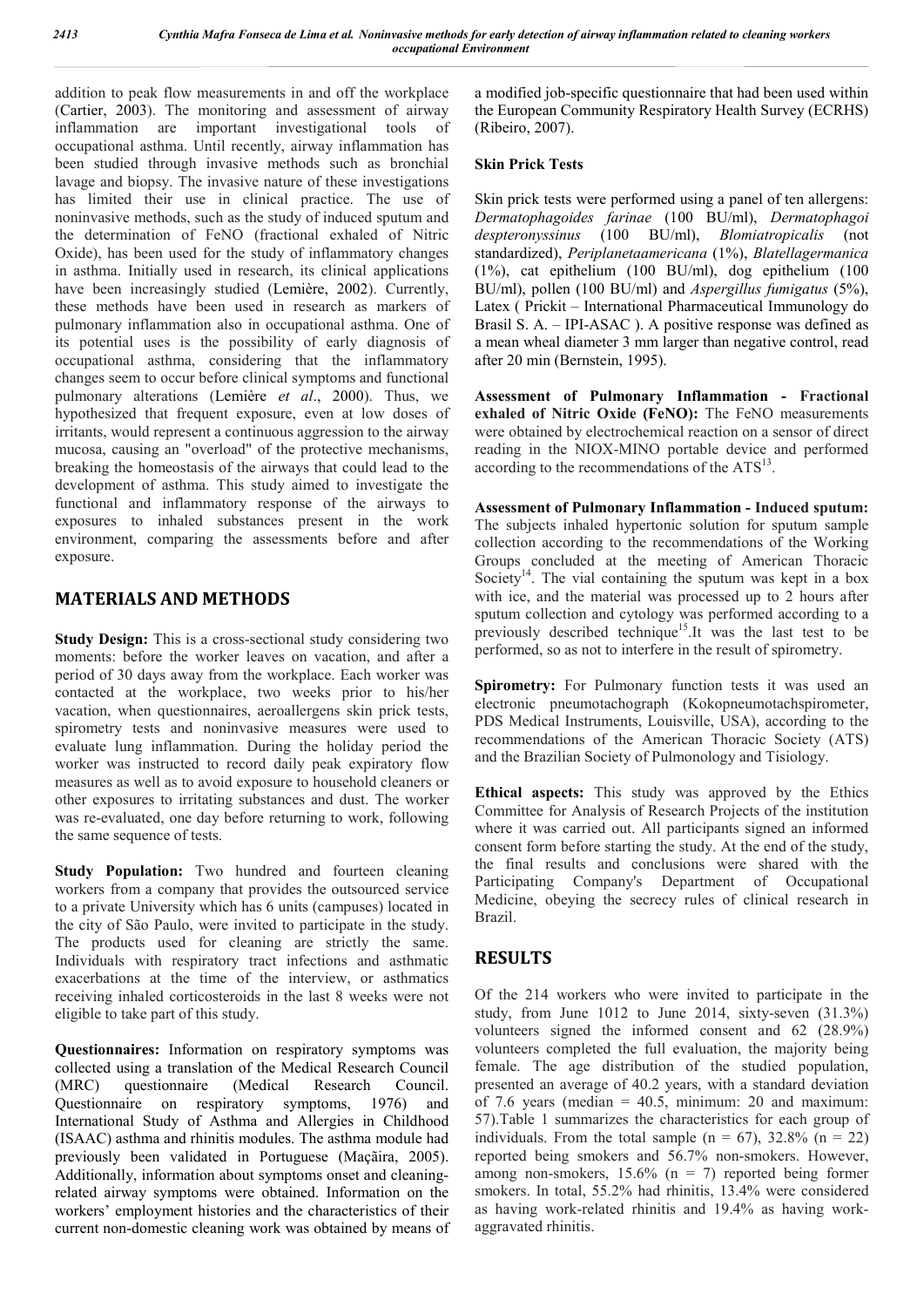#### **Table 1. Distribution of subjects according to age, gender, time of work, symptoms of asthma, atopic and smoking status**

| Characteristics     | Casuistics (N=67) $N$ (%) | Smokers (N=22) $N$ (%) | Non smokers $(N=45)$ N $(\% )$ | Atopics ( $N=38$ ) N (%) | NonAtopics (N=38) $N$ (%) |
|---------------------|---------------------------|------------------------|--------------------------------|--------------------------|---------------------------|
| Age (mean $\pm$ SD) | $40.2 \pm 7.6$            | $39.2 \pm 8.0$         | $40.7 \pm 7.5$                 | $40.6 \pm 7.9$           | $39.5 \pm 7.2$            |
| Gender              |                           |                        |                                |                          |                           |
| Male                | 11(16,4)                  | 06(27,3)               | 05(11,1)                       | 04(10,5)                 | 07(7,1)                   |
| Female              | 56 (83,6)                 | 16(72,7)               | 40(88,9)                       | 34(88,1)                 | 22(75,9)                  |
| Time ofwork         |                           |                        |                                |                          |                           |
| $\leq$ 6 years      | 37(55,2)                  | 12(54,5)               | 25(55,6)                       | 19(50)                   | 18(62,1)                  |
| >6years             | 30(44,8)                  | 10(45,5)               | 20(44,4)                       | 19(50)                   | 11(37,9)                  |
| Questionnaires      | 30(55,2)                  | 11(50)                 | 19(42,2)                       | 22(57,9)                 | 08(27,5)                  |
| Asthma              |                           |                        |                                |                          |                           |
| Work-related        | 06(8,9)                   | 03(13,6)               | 03(6,7)                        | 03(7,9)                  | 03(10,3)                  |
| Work-aggravated     | 04(5,9)                   | 0(0)                   | 04(8,9)                        | 03(7,9)                  | 01(3,5)                   |
| <b>ISAAC</b>        | 15(22,4)                  | 05(22,7)               | 10(22,2)                       | 10(26,3)                 | 05(17,2)                  |

#### **Table 2. Reported symptoms and their relation to cleaning products and other agentes in the work environment**

|                          |          |              |          |                  | <b>Fatores</b> | de            | Exposição   |           |               |           |               |
|--------------------------|----------|--------------|----------|------------------|----------------|---------------|-------------|-----------|---------------|-----------|---------------|
| <b>Reportedsymptoms</b>  | Dust     | Hypochlorite | Remover  | Multiusercleaner | Disinfectant   | Stone cleaner | Latexgloves | Degreaser | PerfumedSpray | Detergent | Carpetcleaner |
| Drycough                 | 06(8,9)  | (7(25,8))    | 02(2,9)  | 0(0)             | 01(1,5)        |               | 0(0)        | 02(2,9)   | 01(1,5)       | 01(1,5)   | 0(0)          |
| Catarrhcough             | 01(1,5)  | 05(7,6)      | 01(1,5)  | 0(0)             | 0(0)           | 0(0)          | 0(0)        | 0(0)      | 0(0)          | 01(1,5)   | 0(0)          |
| Wheezing                 | 02(2,9)  | 04(6,1)      | 02(2,9)  | 0(0)             | 0(0)           | 0(0)          | 0(0)        | 01(1,5)   | (0)           | 01(1,5)   | 0(0)          |
| <b>Chesttightness</b>    | 02(2,9)  | 04(6,2)      | 01(1,5)  | 01(1,5)          | 0(0)           | 01(1,5)       | 0(0)        | 0(0)      | 01(1,5)       | 01(1,5)   | 01(1,5)       |
| <b>Dyspnea</b>           | 05(7,5)  | 09(13,6)     | 0,2(2,9) | 0(0)             | 01(1,5)        | 01(1,5)       | 0(0)        | 01(1,5)   | 01(1,5)       | 01(1,5)   | 0(0)          |
| Sneezing                 | 18(27,3) | 14(21,2)     | 02(2,9)  | 0(0)             | 0(0)           | 01(1,5)       | 0(0)        | 0(0)      | 02(2,9)       | 0(0)      | 0(0)          |
| Corvza                   | 08(12,1) | 11(16,7)     | 01(1,5)  | 0(0)             | 0(0)           | 0(0)          | 0(0)        | 0(0)      | 0(0)          | 0(0)      | 0(0)          |
| <b>Nasal Obstruction</b> | 08(12,1) | 16(24,2)     | 01(1,5)  | 0(0)             | 0(0)           | 01(1,5)       | 0(0)        | 0(0)      | 01(1,5)       | 0(0)      | 0(0)          |
| <b>Nasal burning</b>     | 07(10,5) | 22(33,3)     | 02(2,9)  | 01(1,5)          | 0(0)           | 02(2,9)       | 0(0)        | 0(0)      | 0(0)          | 01(1,5)   | 0(0)          |
| Throatirritation         | 06(8,9)  | 17(25,8)     | 02(2,9)  | 01(1,5)          | 0(0)           | 0(0)          | 0(0)        | 03(4,5)   | 0(0)          | 01(1,5)   | 0(0)          |
| Eveirritation            | 03(4,5)  | 29(43,9)     | 02(2,9)  | 02(2,9)          | 0(0)           | 0(0)          | 0(0)        | 01(1,5)   | 01(1,5)       | 01(1,5)   | 0(0)          |
| <b>Skinirritation</b>    | 0(0)     | 11 (16,7)    | 01(1,5)  | 0(0)             | 0(0)           | 02(2,9)       | 05(7.5)     | 0(0)      | 0(0)          | 01(1,5)   | 0(0)          |

#### **Table 3. Evaluation of pulmonary function, exhaled nitric oxide andsputumcytologyofcleaningworkersbeforeandafterthevacationperiod.**

|                                   |                          |                  | Casuistics ( $n = 67$ ) |                          |                          |                          |
|-----------------------------------|--------------------------|------------------|-------------------------|--------------------------|--------------------------|--------------------------|
|                                   | Predict                  | <b>Before</b>    | After                   | <b>Diference</b>         | CI 95% (diference)       | n                        |
| PulmonaryFunction                 |                          |                  |                         |                          |                          |                          |
| FEV1                              | $2.8 \pm 0.55$           | $2.9 \pm 0.57$   | $2.9 \pm 0.61$          | $0.06 \pm 0.21$          | $0,0-0,1$                | $0,034*$                 |
| $%$ FEV1                          | $\overline{a}$           | $101.3 \pm 21.8$ | $101.7 \pm 29.2$        | $\overline{\phantom{0}}$ | $\overline{\phantom{a}}$ | $\overline{\phantom{a}}$ |
| EPF                               | $6.7 \pm 1.14$           | $6.3 \pm 1.79$   | $6,6 \pm 29,2$          | $0.25 \pm 0.90$          | $0,0-0,5$                | $0,244$ +                |
| <b>FVC</b>                        | $3,3 \pm 0,68$           | $3.4 \pm 0.67$   | $3.5 \pm 0.68$          | $0.10 \pm 0.19$          | $0,0-0,1$                | $0,390+$                 |
| FEV1/FVC                          | $2,2 \pm 10,6$           | $0.85 \pm 0.07$  | $0.84 \pm 0.07$         | $-0.01 \pm 0.05$         | $-0,02 - 0,01$           | $0,576+$                 |
| <b>Nitric Oxide</b>               | $\overline{\phantom{0}}$ | $16.3 \pm 9.7$   | $13.8 \pm 7.8$          | $2.5 \pm 4.6$            | $1,3 - 3,6$              | $0,030+$                 |
| <b>ExpiratoryFlow</b>             | $\overline{\phantom{a}}$ | $366.1 \pm 54.1$ | $386.4 \pm 62.9$        | $24.1 \pm 26.9$          | $14,7 - 33,5$            | $0.134 +$                |
| SputumCitology ( $x 10^6$ cel/ml) |                          |                  |                         |                          |                          |                          |
| Eosinophils                       | $\overline{a}$           | $0.019 \pm 0.05$ | $0.003 \pm 0.01$        | $0.02 \pm 0.05$          | $0,0-0,03$               | $0,018$ +                |
| Neutrophils                       | $\overline{a}$           | $0.305 \pm 0.50$ | $0.117 \pm 0.17$        | $0.19 \pm 0.47$          | $0.07 - 0.31$            | $0.154 +$                |
| Linfocites                        | $\overline{\phantom{0}}$ | $0.168 \pm 0.35$ | $0.01 \pm 0.09$         | $0.16 \pm 0.34$          | $0,07 - 0,25$            | $0,000+$                 |
| Macrofages                        | $\overline{\phantom{a}}$ | $0,421 \pm 0,47$ | $0,235 \pm 0,30$        | $0.19 \pm 0.39$          | $0,10-0,30$              | $0,002$ +                |
| Gobletcells                       | $\overline{\phantom{0}}$ | $0,002 \pm 0,01$ | $0.004 \pm 0.02$        | $-0.00 \pm 0.02$         | $-0.01 - 0.00$           | $0,353+$                 |
| Cilliarycells                     |                          | $0,002 \pm 0,01$ | $0,002 \pm 0.01$        | $-0.00 \pm 0.00$         | $-0.01 - 0.00$           | $0,657+$                 |
|                                   |                          |                  |                         |                          |                          |                          |

FEV1: Forced Expiratory volume in the first second; EPF: Expiratory Peak Flow; FVC: Forced Vital capacity; Mean  $\pm SD$ ;  $\pm T$  Student test; $\pm$  Mann Whitney non parametric test.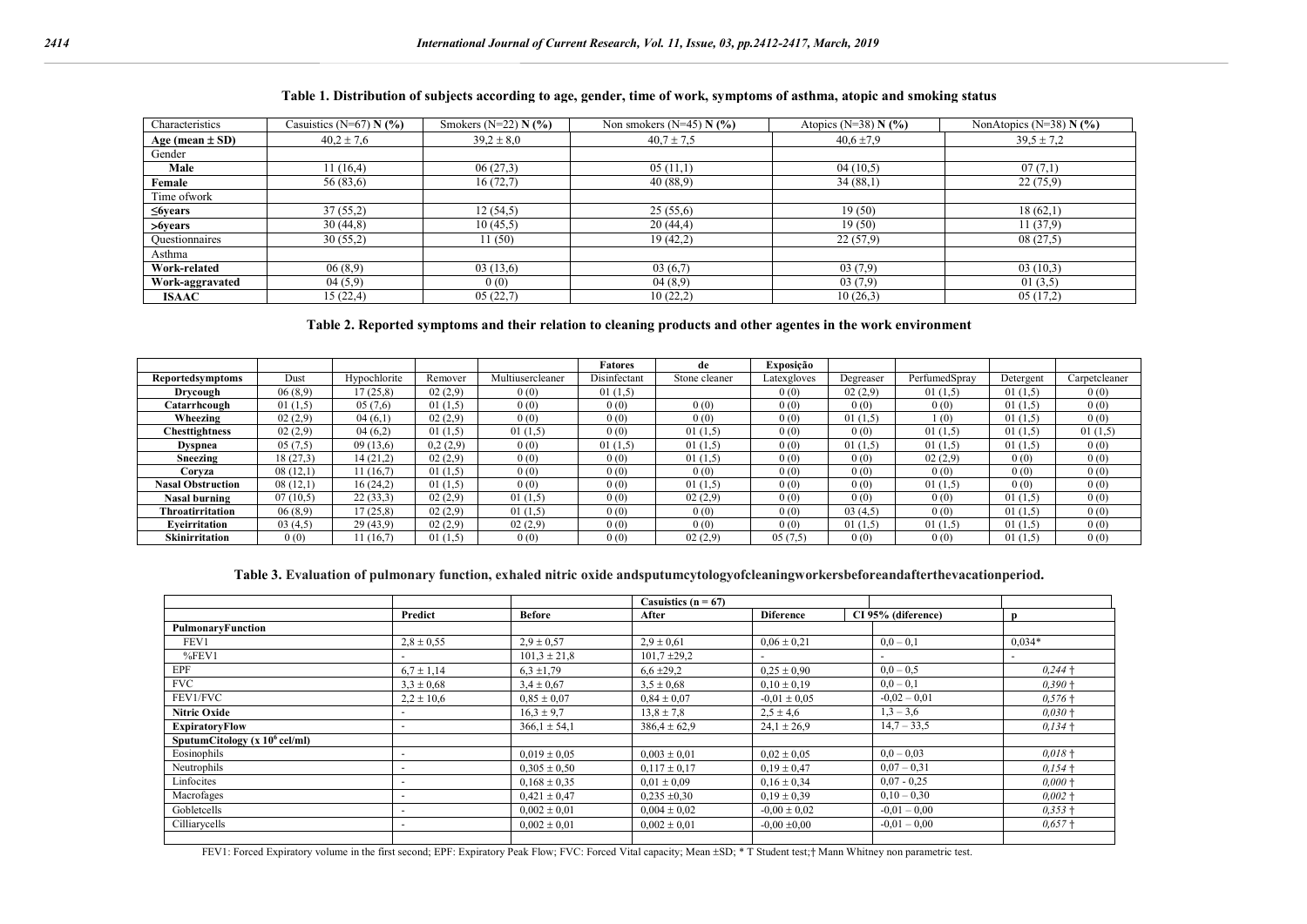Regarding the diagnosis of asthma based on the questionnaire responses, 14.9% (n = 10) workers were diagnosed as asthmatics. According to the report of onset of symptoms and reporting of symptoms in the work environment, 8.9% of the volunteers studied were considered as having work-related asthma and 5.9% with work-aggravated asthma. Concerning the symptoms associated to exposure in the work environment,  $10.4\%$  (n = 07) reported symptoms only in the lower airways, 32.8% in the upper airways only, and 28.4% in both. Eleven subjects reported skin irritation (16.4%) and, 11 (16.4%) denied any symptomrelated to the work environment. Seventy percent (70.2%;  $n = 47$ ) reported symptoms in contact with hypochlorite and  $31.3\%$  (n = 21) reported symptoms when exposed to dust. Among the participants, the frequency of reporting of symptoms related to the use of other products used in the work was: remover  $(6\%)$ , multiuse cleaner  $(4.5\%)$ , disinfectant  $(1.5\%)$ , stone cleaner  $(6\%)$ , latex glove  $(6\%)$ , degreaser  $(6\%)$ , perfumed spray  $(4.5\%)$ , detergent  $(1.5\%)$  and carpet cleaner (3%). Those data were summarized in Table 2, considering that each individual can present more than one symptom for each product. The effects resulting from the exposure of cleaning workers to substances from the working environment were assessed before and after the vacation period through lung function tests, measurement of the exhaled nitric oxide fraction and cytology of induced sputum.

For comparison and evaluation of improvement of the pulmonary function, the results of each individual's exams were collected in the Pre-vacation moment (exposure to the agents of the work environment) and Post-vacation (Interval without exposure to agents of the work environment). Only the FEV1 measurement obtained a symmetrical distribution and was compared by the Student's t-Test for paired samples, the other variables were analyzed by the Mann-Whitney test. Despite the values within normality, considering the predicted value, the present study observed a significant improvement in the pulmonary function of the volunteers studied when they were away from the workplace, with a significant increase in FEV1 ( $p \le 0.034$ ). The positive response to the bronchodilator in the Pre-vacation period was  $4\%$  (n = 02) and  $2\%$  (n = 01) in the post-vacation period. A reduction in FeNO values after the holiday period ( $p = 0.030$ ) was observed. Differential cytology in induced sputum also showed significant reduction of eosinophils, lymphocytes and macrophages for the overall sample after the holiday interval (Table 3). Skin tests were positive for at least one allergen in 38 volunteers, and *Blomiatropicalis* was the most frequent sensitizing allergen, followed by *Dermatophagoi desfarinae* and *Dermatophagoi despteronyssinus*.

# **DISCUSSION**

Assessing the airways inflammatory status of the studied population using the proposed noninvasive methods, we observed a significant reduction of eosinophils, lymphocytes and macrophages after the vacation period, as well as a reduction in the values of the FeNO measurement. Only 31.3% of the invited employees accepted to participate in this study and 28.9% completed the full evaluation. We believe that the methodology of induced sputum may have contributed to the greater number of withdrawals in the participation of this study. It is a laborious method for the researcher and uncomfortable for the research subject, according to volunteers. Some studies have confirmed the association between exposure to occupational agents and the presence of eosinophilic airway inflammation after exposure in individuals with occupational asthma. The addition of induced sputum to peak flow monitoring increases the specificity of this test when compared to specific bronchoprovocation (Lemiere *et al*., 1999). Eosinophils have been shown to increase in individuals with occupational asthma when they are in the work environment and decrease when removed from exposure, changes that are not observed in asthmatic patients without occupational asthma16.However, the magnitude of eosinophil elevation that may be considered clinically significant is not yet clearly established. An increase in absolute eosinophil counts of  $0.26 \times 10^6$ /mL compared to baseline values achieved a sensitivity of 82% and specificity of 91.7% to predict a 20% drop in FEV<sub>1</sub> (Lemiere *et al.*, 2001). It has already been shown that individuals who remain symptomatic after withdrawal from exposure have more sputum inflammation than individuals who become asymptomatic shortly after away from the workplace exposure (Maghni *et al*., 2004). On the other hand, inflammatory changes related to several occupational exposures have been demonstrated in asymptomatic individuals. Other studies have investigated changes in sputum cytology between periods of exposure and withdrawal from the working environment in healthy workers exposed to low molecular weight agents (Quirce *et al*., 2010). In our study, differential sputum cytology showed a significant reduction of eosinophils, lymphocytes and macrophages after the vacation period, which corroborates the hypothesis that the continuous exposure of asymptomatic cleaning workers to the occupational environment promotes inflammatory changes that precede clinical symptoms.

The measurement of the exhaled air condensate has been pointed out as a potential marker of lung injury caused by occupational exposure. Corradi *et al*. (2012) detected an increase in biochemical changes related to inflammation or oxidative stress in the group of asymptomatic cleaners compared to the control group<sup>20</sup>. Several studies have shown evidence of higher levels of exhaled nitric oxide in patients with respiratory diseases compared to the healthy population. The measurement of FeNO has been an additional tool for the diagnosis and management of asthma (Corradi *et al*., 2011). Although the role of measurement of exhaled NO levels has not yet been established, an increase in healthy individuals has been demonstrated through occupational exposure to both sensitizing agents (organic dusts)  $^{22}$  and irritants (solvents)  $^{23}$ . In a recent study with cleaning workers, Vizcaya D, *et al*. (2013), found an increase in exhaled NO levels among workers in the control group (without asthma), related to contact with some irritants in the workplace (Vizcaya *et al*., 2013). In the absence of consensus on the reference values to be used, Corradi M, *et al*. (2011), suggested, based on a meta-analysis study, the following reference values for occupational use: values above 25.8 ppb as a kind of borderline measure of normality, from which it would require attention. Already higher values (41.0 ppb), would be indicative of abnormalities (Corradi *et al*., 2011). The manufacturers of the Aerocrine brand NO meter (Aerocrine SV, Solna, Sweden), used in our study, propose that a value less than 25 ppb would be indicative of adequate control of eosinophilic inflammation in asthmatic patients. Other authors reported that some asthmatic patients maintain values persistently higher than 50 ppb, despite the treatment, emphasizing the importance of an individualized approach (Turner**,** 2008). In our study, this method proved to be useful to detect a decrease in lung inflammation after the holiday period. Interestingly, according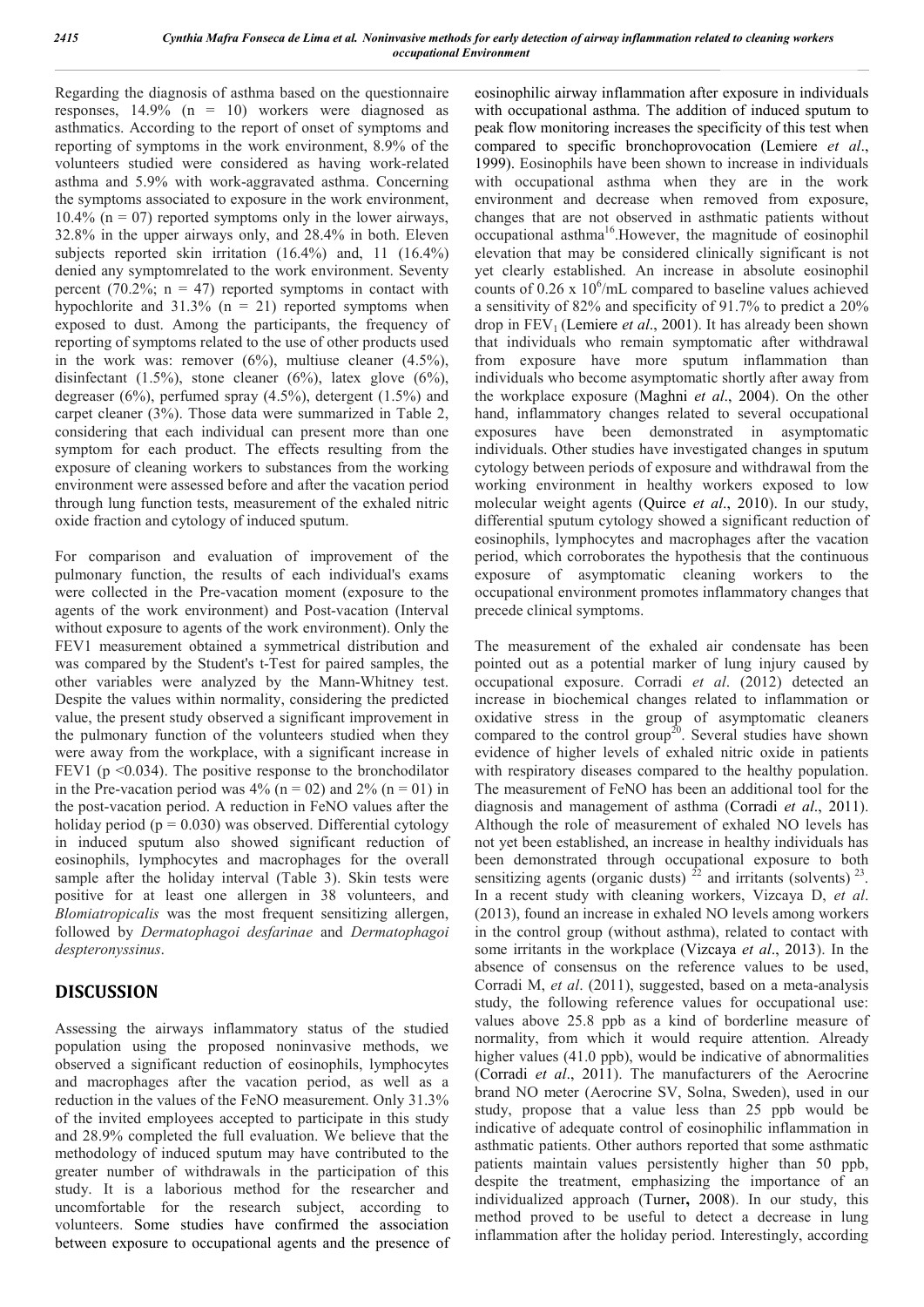to the cutoff point mentioned above, the average of the FeNO values found before the holidays would be within normal limits. This can be explained by the fact that our volunteers are asymptomatic and it corroborates the hypothesis that the chronic exposure of cleaning workers to the work environment induces a pulmonary inflammation that precedes the symptoms. We did not find functional abnormalities, but we observed an increase in FEV1 after the holiday period. It is important to note that spirometry values in both pre- and postvacation periods were normal. This was expected, since the study sample consisted of asymptomatic volunteers. Based on the answers to the questionnaires, our results reinforce previous studies in cleaning workers, in which this activity was associated with work-related asthma and other studies that related this profession to the risk of developing asthma<sup>1</sup>. However, our prevalence was slightly higher than that found in a previous study conducted in the city of São Paulo (11%) (Maçãira, 2007) and that found in another study that evaluated the prevalence of asthma among cleaners in 14 countries (14%) (Zock *et al*., 2002). However, the sensitivity of the use of questionnaires for the diagnosis of occupational asthma has been discussed (Malo *et al*., 1991). We have shown some suggestive evidence that the occupational environment to which non-domestic professional cleaning workers are exposed causes inflammation in the airways of asymptomatic workers. This inflammation can be measured by noninvasive methods such as cell counting after induced sputum and FeNo before changes appear in FEV1, although these methods still require standardization. It is important to produce evidence that this risk is related to work and not to social conditions or other competing factors, to know the underlying pathological abnormality, and to investigate possible agents. The accumulation of this knowledge will allow proposing measures to replace or control the use of the agents involved and prevent the occurrence of new cases unnecessarily. In addition, the use of new non-invasive techniques may facilitate the treatment, and early diagnosis of cases.

**Funding:** This study was supported by grant 2009/16180-2 from the São Paulo State Science Funding Agency (FAPESP).

**Conflict of interest:** The authors have no conflict of interest to disclosure.

### **Key Points**

- There was a significant reduction of inflammatory cells after the vacation period, in the airways of asymptomatic cleaning workers, as well as, a reduction in FeNO values suggesting that the exposure to the occupational environment could promote inflammatory changes that precede clinical symptoms.
- No functional lung abnormalities, could be observed, since we assessed asymptomatic individuals, but there was an increase in  $FEV<sub>1</sub>$  values after the holiday period
- Noninvasive methods such as counting of cells after induced sputum and FeNO measures showed to be promising tools for the detection of pulmonary inflammation, although they still require standardization.

### **REFERENCES**

American Thoracic Society. 2006. ATS Workshop proceedings: Exhaled nitric oxide and nitric oxide

oxidative metabolism in exhaled breath condensate. *Proc Am Thorac Soc.*, 3:131-145.

- Bernstein IL., Storms WW. 1995. Practice parameters for allergy diagnostic testing. Joint Task Force on Practice Parameters for the Diagnosis and Treatment of Asthma. The American Academy of Allergy, Asthma and Immunology and the American College of Allergy, Asthma and Immunology. *Ann Allergy Asthma Immunol*., 75:543–625.
- Cartier A. 2003. Diagnosing occupational asthma. *Allergy Clin Immunol Int*.,15:197-202.
- Corradi M., Gergelova P., Di Pilato E., Folesani G., Goldoni M., Andreoli R. *et al*., 2012. Effect of exposure to detergents and other chemicals on biomarkers of pulmonary response in exhaled breath from hospital cleaners: a pilot study *Int Arch Occup Environ Health.,* 85:389-396.
- Corradi, M., Gergelova P., Goldoni M., Mutti A. 2011. Exhaled Nitric Oxide in Occupational Respiratory Medicine and Environmental Health: State of Art, *Critical Reviews in Environmental Science and Technology.,* 41(20):1820-1842.
- Lemière C. 2002. Non-invasive assessment of airway inflammation in occupational lung diseases. CurrOpin in *Allergy and Clin Immunol*., 2:109-114.
- Lemière C. 2007. Induced sputum and exhaled nitric oxide as noninvasive markersof airway inflammation from work exposures. *Curr Opin Allergy and Clin Immunol.,* 7:133- 137.
- Lemiere C., Chaboillez S., Malo JL. and Cartier A. 2001. Changes in sputum cell countsafter exposure to occupational agents: what do they mean? *J Allergy Clin Immunol.,* 107:1063-1068.
- Lemière C., Chaboilliez S., Trudeau C. 2000. Characterization of airway inflammation after repeated exposures to occupational agents. *J Allergy Clin Immunol*., 106:1163- 1170.
- Lemiere C., Pizzichini MM., Balkissoon R. *et al*., 1999. Diagnosing occupational asthma: use of induced sputum [see comments]. *Eur Respir J.,* 13:482-488.
- Lipinska-Ojrzanowska A., Wiszniewska M., Świerczynska-Machura D., Wittczak T., Nowakowska-Świrta E., Palczynski C. *et al*. 2014. Work-related Respiratory Symptoms Among Health Centres Cleaners: a Crosssectional Study. *Int J Occup Medand Environ Health*., 27(3):460-466.
- Maçãira EF., Algranti E., Mendonça EMC., Bussacos MA. 2007. Rhinitis and asthma symptoms in non-domestic cleaners from the Sao Paulo metropolitan area, *Brazil. Occup Environ Med.,* 64(7):446-53.
- Maçãira EF., Algranti E., Stelmach R. *et al*., 2005. Determining the score and cut-off point that would identify asthmatic adults in epidemiological studies using the asthma module of the International Study of Asthma and Allergies in Childhood questionnaire. *Jornal Brasileiro de Pneumologia,* 31:477–85.
- Maghni K., Lemiere C., Ghezzo H. *et al*., 2004. Airway inflammation after cessation of exposure to agents causing occupational asthma. *Am J RespirCrit Care Med.,* 169:367-372.
- Malo JL., Ghezzo H., L'Archeveque J., Lagier F., Perrin B., Cartier A. 1991. Is the clinical history a satisfactory means of diagnosing occupational asthma? *Am Ver Respir Dis*.,143:528-532.